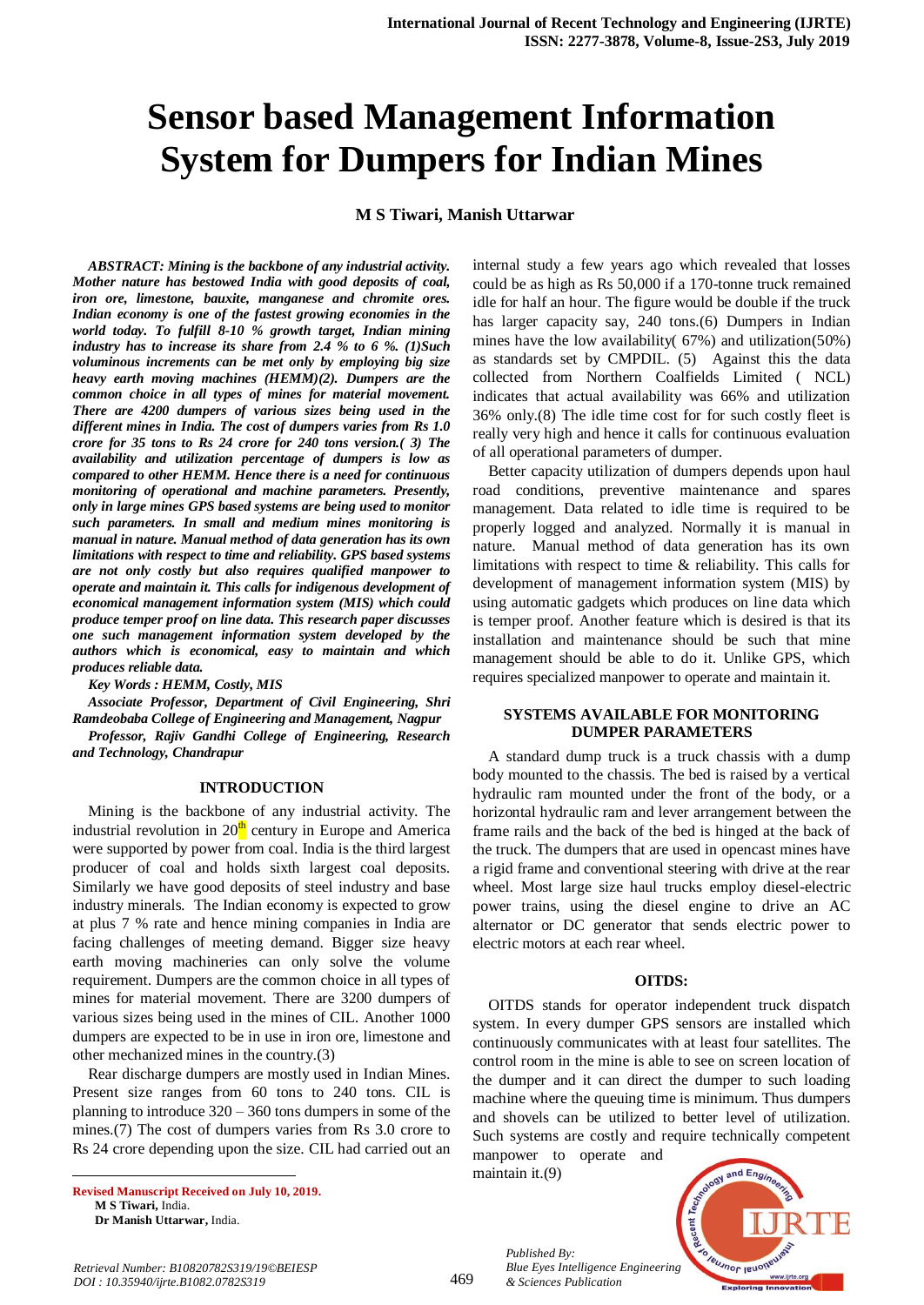#### **RESULTS & DISCUSSIONS**

Radio frequency identification technology has been tried in some mines. The location of the dumper is obtained by putting a radio tag over it. On the haul road at specified interval radio frequency receivers are installed. When the dumper crosses one such post, the receiver of the post catches frequency emitted by radio tag fixed at the dumper. This data is transmitted to a nearby receiver which is normally towered mounted. The tower mounted antenna transmits the received data to a control room. Hence at control room location of every dumper is obtained at some interval of time. The data obtained in intermittent and can be easily tempered. (10)

## **MONITORING PARAMETERS**

Dumpers are the life line of every opencast project in our country. Operational parameters like availability time of dumper, dumper loading time, loaded cycle time, unloaded cycle time, numbers of trips made, haul road condition etc. can present some useful decision making data. Loading time of a dumper can tell us about blast quality and shovel operator efficiency. From loaded/unloaded cycle time data parameters like optimum loading distance, dumper operator efficiency, fuel consumption, maintenance quality, haul road condition etc. can be evaluated or correlated. Monthly data can be used to generate reports like shift wise comparison, operator wise comparison, quality of haul road, maintenance cost verses haul road condition etc.

# **ELECTRONICS SENSORS WHICH CAN BE USED TO GENERATE THE DATA**

Many electronic gadgets are available which can be used to generate the required data. Normally the data is generated in the form of signals /pulses. These signals/pulses are then converted into useful information. Information can be processed and can be presented in the form of managerial data.

Different types of sensors working on different principles can be used but mining conditions like high temperatures, vibrations, dust, etc. warrants use of rugged gadgets. This restricts the choice of sensors. In case of dumpers proximity sensors and distance measuring sensors have worked well. Micro controller based data storage and processing is a better option than using a computer because of dust, vibration and space restrictions. Small size carbon printers can be used to generate shift wise reports. Data can be stored for a period of a month and then the stored data can be transferred to a laptop by providing USB port.

### **REQUIREMENTS OF INDIGENOUS TECHNOLOGY & RESULTS**

Well the operational data we need can be generated by systems provided by OEMs, but the problem is of cost or possibility of tempering. GPS based systems are very costly and cannot be used only in large opencast mines. While designing the system we have to take into account the psychology of our miners, working systems and conditions. The system should be easily installable, usable and if it is removed at the time of major maintenance the mine officials should be able to reinstall it. Also the spares should be locally available and from the circuit diagrams given in the operating manual, mine officials should be able to maintain & calibrate them on their own. This eliminates costly AMC. The sensor based MIS system developed satisfies all these conditions.

# **LOGIC USED FOR SENSOR BASED MIS SYSTEM FOR DUMPERS**

Three logics were developed in formulating this system. First logic was for recognizing the load as the dumper was being loaded and other logic was to recognize unloading of loaded dumper. Inductive D C type industrial proximity NPN sensors were used to recognize both load and unload conditions. The sensor starts sensing once the metallic part ( body of the dumper above the cabin) comes under its range. As the dumper is loaded by the loading machine the suspension of the dumpers are depressed by about 17- 18mm. The body of the dumper covers the cabin. There is a gap of about 18 inches between the two. One of the proximity sensors was installed over the cabin. In no load condition it was not able to recognize the metallic body of the dumper. As the dumper is loaded by the loading machine the suspensions are depressed and the distance between the body of the dumper and the cabin starts reducing. Normally for 60 ton dumper it is 2mm per bucket load of loading machine. Normally to fully load a dumper the loading machine loads seven to eight bucket loads. The height of the sensor was so adjusted in the installation that it will be able to sense the body of the dumper after fourth load. The timer starts with this recognition and it indicates the load condition. The reduction in the height was also clubbed with time. Normally one loading cycle of the loading machine takes at least 45 seconds. Hence reduction of the height was noted down after 45 seconds only. If there is reduction in height due to some other parameter it gets eliminated automatically.

The second proximity sensor is mounted near the rear portion of the dumper close to the rotating pin of the body. A metallic strip is welded near the pin and it rotates along with the dumpers body when it is raised for unloading. When the dumpers body is in normal position the distance between the strip welded and the sensor is more than the recognizing distance of the sensor. Hence sensor is not able to recognize it. When the dumpers body is fully lifted for unloading, the welded strip comes close to the sensor and it is able to recognize metallic strip. If this condition is satisfied the system records it as unloading. The timer also records the time.

When above two conditions of load and unloading are satisfied the system records it as one load and stores it. The difference between load and unload time is the loaded trip time. Similarly when the next load condition is satisfied the difference between previous unload time and current load time is the empty trip time.

After loading the dumper travels towards the unloading point over the mine haul roads. As the haul roads are not smooth and has many undulations & pot holes, the body of

the dumper moves slightly in the vertical plane. Due to this

*& Sciences Publication* 

*Published By:*